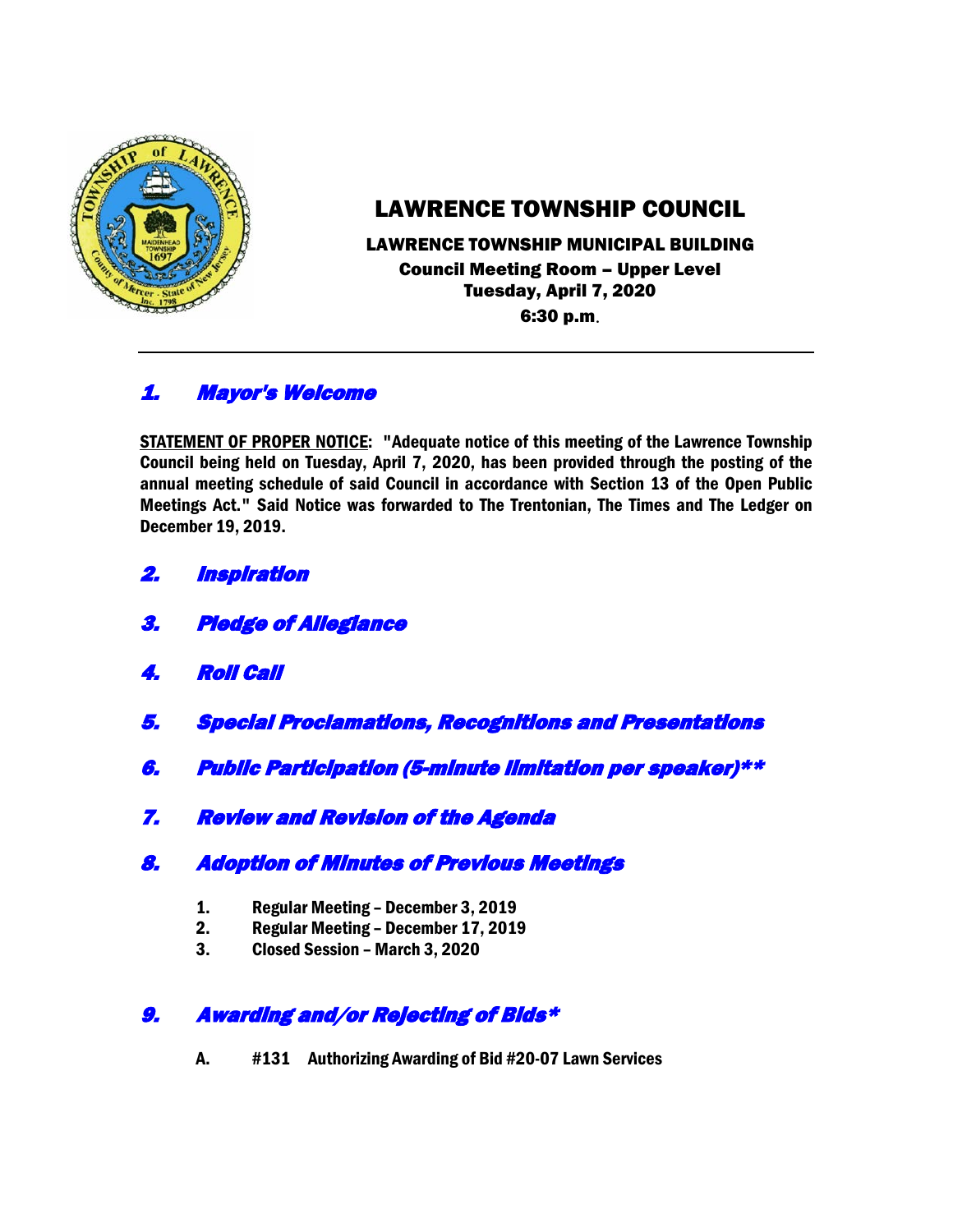### 10. Introduction of Ordinances**\*\***

### 11. Adoption of Ordinances\*

- A. Ordinance No. 2357-20 ORDINANCE PROVIDING FOR SIDEWALK IMPROVEMENTS IN AND BY THE TOWNSHIP OF LAWRENCE, IN THE COUNTY OF MERCER, NEW JERSEY7, APROPRITING \$89,389.25 THEREFOR AND DIRECTING THE SPECIAL ASSESSMENT OF THE COST THEREOF
- B. Ordinance No. 2358-20 AN ORDINANCE AMENDING CHAPTER 435 OF THE LAWRENCE TOWNSHIP ADMINISTRTIVE CODE ENTITLED 'MOTOR VEHICLES AND TRAFFIC' – Handicapped Parking
- C. Ordinance No. 2359-20 ORDINANCE TO EXCEED THE MUNICIPAL BUDGET APPROPRIATION LIMITS AND TO ESTABLISH A CAP BANK FOR THE TOWNSHIP OF LAWRENCE, COUNTY OF MERCER
- 12. Manager's Report
- 13. Attorney's Report
- 14. Clerk's Report
- 15. Unfinished Business
- 16. New Business
- 17. Public Participation (3-minute limitation per speaker) \*\*
- 18. Resolutions
	- A. Bond Acceptance
	- B. Bond Release
	- C. Escrow Release
	- D. Refunds
		- 1) #129 Authorizing Recreation Fee Refunds
		- 2) #130 Authorizing Refund of Construction Permit Fee
	- E. Special Items of Revenue